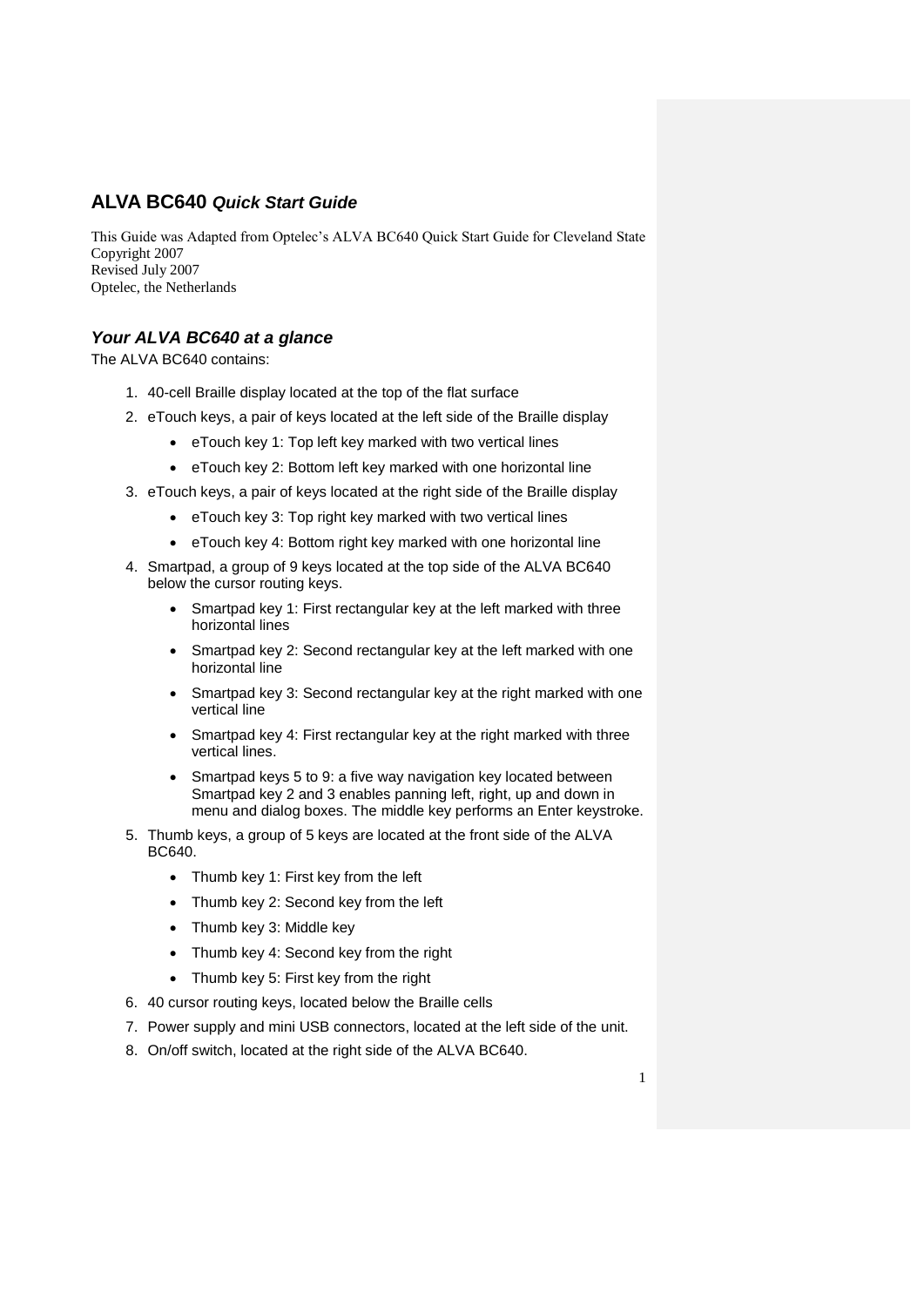- 9. Braille Keyboard at the top of the unit
	- Keys for an 8-dot Braille cell
	- Control Key to the left of the Braille keypad
	- $\bullet$  Windows Key left key above the spacebar
	- $\bullet$  Enter Key right key above the spacebar
	- $\bullet$  Alt Key to the right of the Braille keypad

#### *Installing ALVA BC640 screenreader drivers*

- 1. Insert the ALVA BC640 software CD-ROM that came with the ALVA BC640 package in your computer"s disk drive
- 2. The program will automatically run if the autostart feature of your disk drive is enabled.
	- a. If the autostart feature has not been enabled, open your Windows Start Menu, select 'Run' and type d:\setup.exe (assuming d: is the letter assigned to your disk drive) and press Enter.
	- b. Alternatively, locate the ALVA\_BC640 folder on the ALVA BC640 removable drive and run the "ALVA BC6 Setup.exe".
- 3. Select "Install screenreader drivers"
- 4. The setup program will guide you through the installation.
- 5. The setup will automatically search your system for installations of JAWS and Dolphin screenreaders and will install all necessary drivers.

### *Bluetooth® connection*

If you are using the USB dongle:

- 1. Insert the ALVA BC640 software CD-ROM. The installation program will automatically run if the autostart feature of your CD-ROM drive is enabled.
- 2. Select Bluetooth® Setup.
- 3. The setup program will guide you through the installation.

After installation of the Bluetooth® dongle and its software, an icon named "My Bluetooth Places" will appear on the desktop of your Windows computer.

Pairing your computer with the Alva BC640:

- 1. Activate the option "My Bluetooth Places".
- 2. A Wizard will automatically open in Windows Explorer
- 3. Activate the "Find Bluetooth devices" option (we recommend you not to use the Bluetooth® setup wizard).
- 4. Locate the ALVA BC640 in the list with found devices, using the arrow keys or click it once with the mouse. If the ALVA BC640 is not found, press the F5 key to search again.
- 5. Press Alt+B for the Bluetooth® menu and select "Pair Device"
- 6. To pair the ALVA BC640 with your Bluetooth® dongle, you have to enter a PIN code. The code is 0000.
- 7. Press Enter
- 8. The ALVA BC640 is now paired with your computer.
- 7.9. Select the ALVA BC640 from the list with found devices again and press Enter.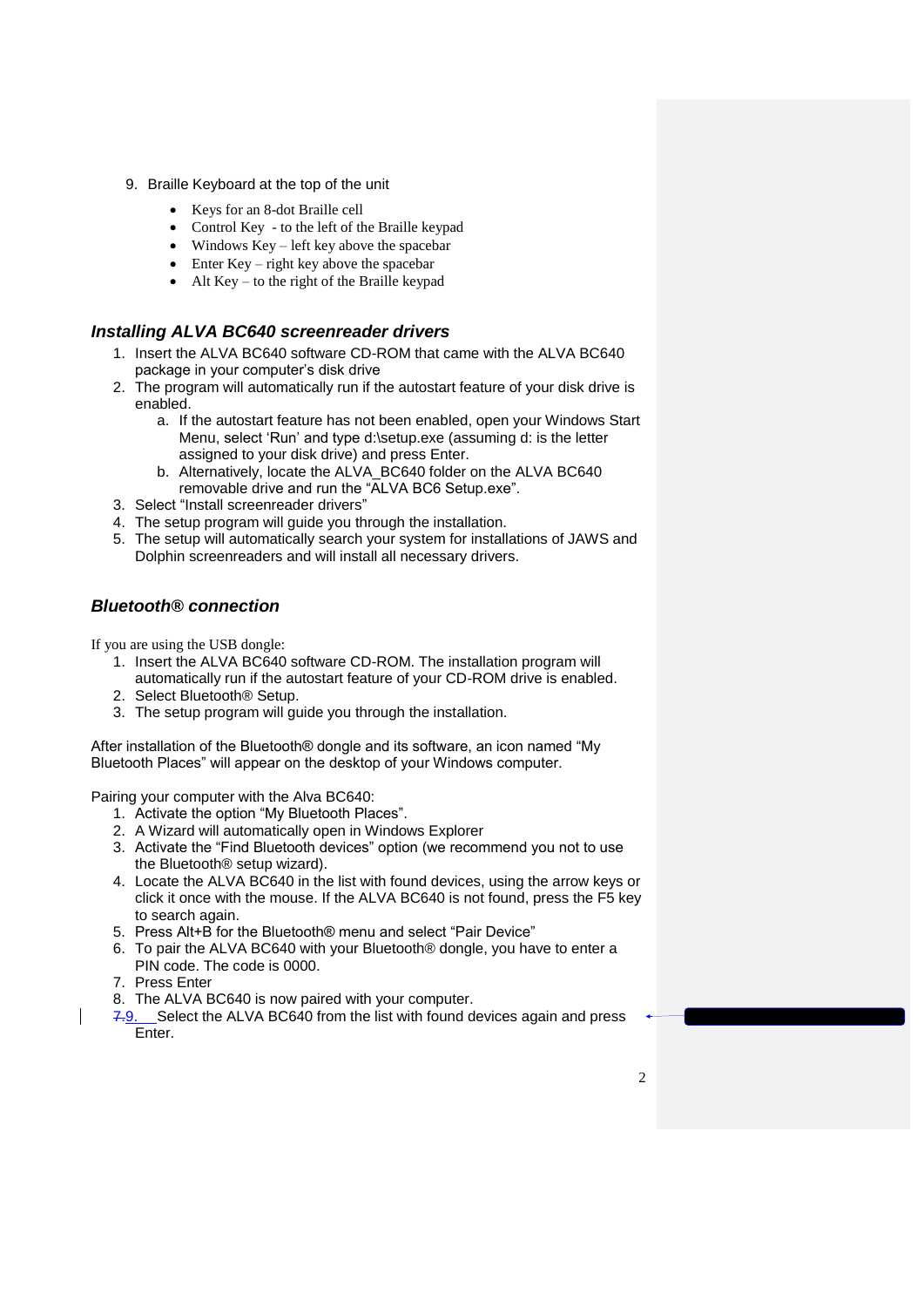8.10. Select "Dev B ALVA BC640" to connect the serial port. A dialog box with the serial port number that will be used will appear. Press Enter to close this dialog box. The ALVA BC640 will issue an audible signal and displays the message "BT connected" to indicate that the connection has been established and is working.

When the ALVA BC640 screenreader drivers are properly installed (see section "Installing ALVA BC640 screenreader drivers), it might be necessary to reload your screenreader to establish the Bluetooth® connection.

# **ALVA BC640 key assignments for JAWS**

SP = SmartPad

 $T = Thumb \, key$ 

| <b>ALVA BC640 key</b>                 | <b>JAWS</b>                  |  |
|---------------------------------------|------------------------------|--|
| eTouch1                               | Left wiz wheel up            |  |
| eTouch2                               | Left wiz wheel down          |  |
| eTouch3                               | Right wiz wheel up           |  |
| eTouch4                               | Right wiz wheel down         |  |
| eTouch1 + eTouch2                     | Press left wiz wheel         |  |
| eTouch1 + eTouch3                     | Braille auto advance         |  |
| $e$ Touch1 + $e$ Touch4               | Increase auto advance        |  |
|                                       | speed                        |  |
| $e$ Touch $2 + e$ Touch $3$           | Decrease auto advance        |  |
|                                       | speed                        |  |
| $e$ Touch $2 + e$ Touch $4$           | Braille toggle speech        |  |
|                                       | interrupt                    |  |
| eTouch3 + eTouch 4                    | Press right wiz wheel        |  |
| $T3 + eTouch1$                        | Braille toggle mode          |  |
| $\overline{13} + e\overline{1}$ ouch2 | <b>Braille toggle Cursor</b> |  |
| $T3 + eTouch3$                        | Braille moves active         |  |
| $T3 + eTouch4$                        | Braille toggle 8 pixels per  |  |
|                                       | space                        |  |
|                                       |                              |  |
| SP <sub>1</sub>                       | $Shift + tab$                |  |
| SP <sub>2</sub>                       | Alt                          |  |
| SP <sub>3</sub>                       | Escape                       |  |
| SP <sub>4</sub>                       | Tab                          |  |
| SP up                                 | Arrow up                     |  |
| SP down                               | Arrow down                   |  |
| SP left                               | Arrow left                   |  |
| SP right                              | Arrow right                  |  |
| SP enter                              | Enter                        |  |
| $SP1 + SP2$                           | <b>Start JAWS task list</b>  |  |
| $SP1 + SP3$                           | <b>JAWS</b> window           |  |
| $SP1 + SP4$                           | Minimize all apps            |  |
| SP1 + SP up                           | Say window title             |  |
|                                       |                              |  |